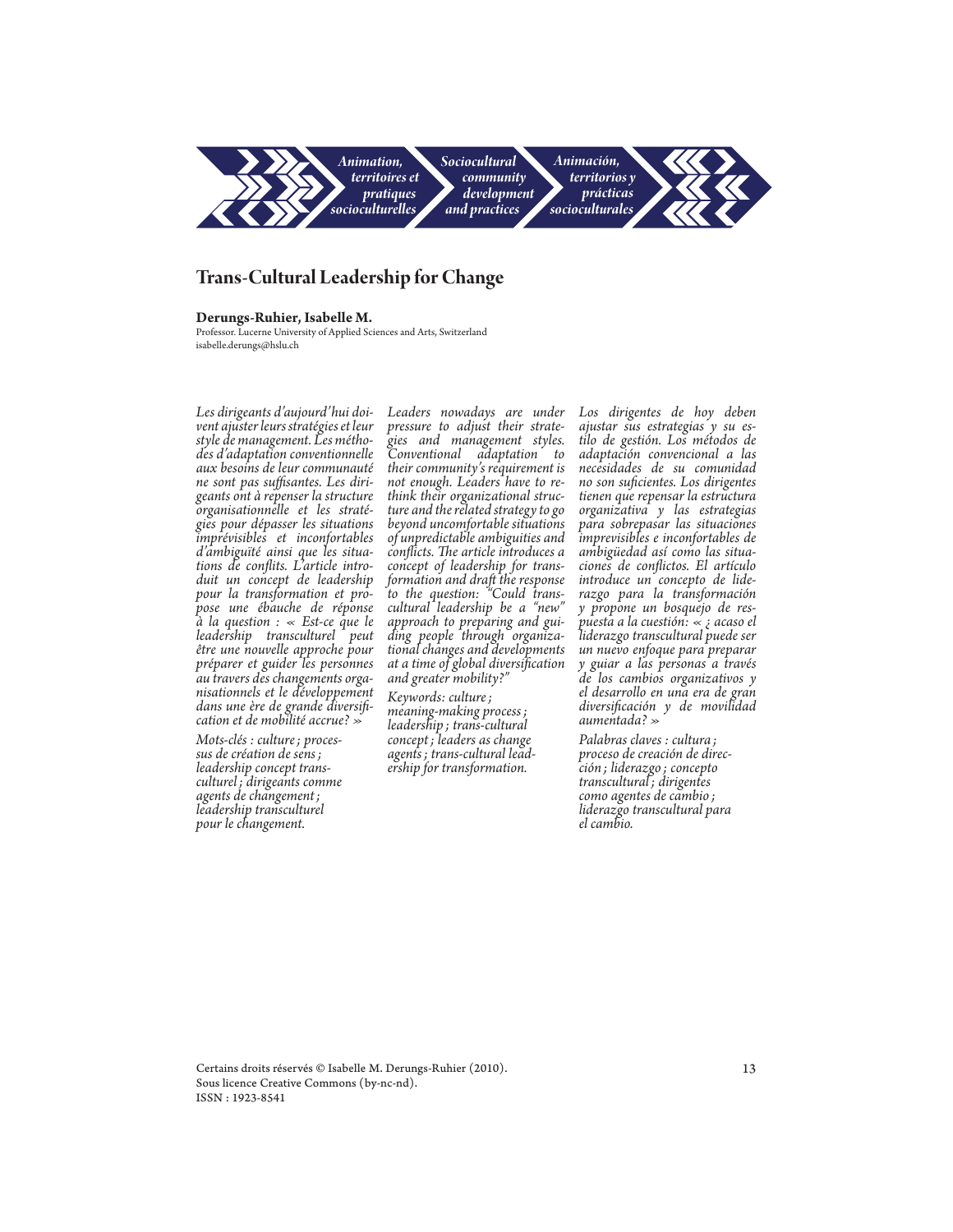#### **Introduction**

In an increasingly complex, interdependent, faster moving, and competitively dynamic globalized world leaders at all levels and in all action fields are under pressure to adjust their strategies and management styles; and too often they succumb to the temptation of the simple and quick fix as the efficient solution as the response to their environmental change. Conventional adaptation to their community's requirement is not enough. Leaders have have to rethink their organizational structure and the related socio-cultural and political strategy. Leaders must be prepared for uncomfortable situations with ambiguity. They have no other choice but to find new solutions to cope with unpredictable challenges. Thus, change management relies on leadership bringing in not merely innovative thinking to make sense of the need of organizational transformation. Within this context the hypothetical question of this article is:

"Could trans-cultural leadership be a "new" approach to preparing and guiding people through organizational changes and developments at a time of global diversification and greater mobility?"

The main goal of the article is to present the concept of trans-cultural leadership for organizational change and development in communities. This article is based on the project of trans-cultural leadership for transformation which was conceptualized for an Executive Master of Business Administration in International Management Consulting at the University of Applied Sciences of Northwestern Switzerland in 2009 and is published in text book version at Palgrave Macmillan (www.palgrave.com).

#### **The Challenges for Leaders Nowadays**

Migration, mobility and globalization have made nations and international companies, globally more interdependent. Workforces have become more international, local environments more multicultural. Media and technology have made a substantial contribution to the acceleration of exchange of different values and lifestyles. Culture is not a new notion. However, since the middle of the  $20<sup>th</sup>$  century culture has been a buzzword used in daily as well as in scientific, political, public and business discourses. Very often culture is attributed to nation state. People are identified according to groups that are made up of homogeneous communities. But culture, as a concept, is a whole lot more than a simple set of boundaries, defined along the lines of geographical or national divisions. The concept of the culture as a homogeneous entity such as nation state results from the container paradigm or frame. The container frame considers ethnic groups or nation state as closed systems, bound to territories. Culture plays a central role in conflicts of power politics, of ideologies and exclusion. Hence, is it not irritating that one can also find such container frame in the field of international discourse and research? If we agree with Sandkühler's observation, "the staged uniformity of a national culture is today just as unbelievable as the imagined unity of a world culture" (2004, p. 81). Yet the static notion of culture seems to disagree with the global processes which transcend the state-society unit, especially if we take into account the ongoing processes of fragmentation and reconstruction of cultural entities and identities in the past and those evolving throughout the world (Sandkühler, 2004; Welsch, 1999). In the present day context the awareness of the concept of culture is increasingly important, not only because of the expansion of economic activities which produce emerging international enterprises and organizations, thus contributing to additional options of perceiving and defining culture. A plurality of ethical, social, and political orientations is expressed in multiple layers of knowledge and various assumptions. Thus, it is easy to get lost in a labyrinth of concepts about culture when promoted as "the right way(s)" of doing,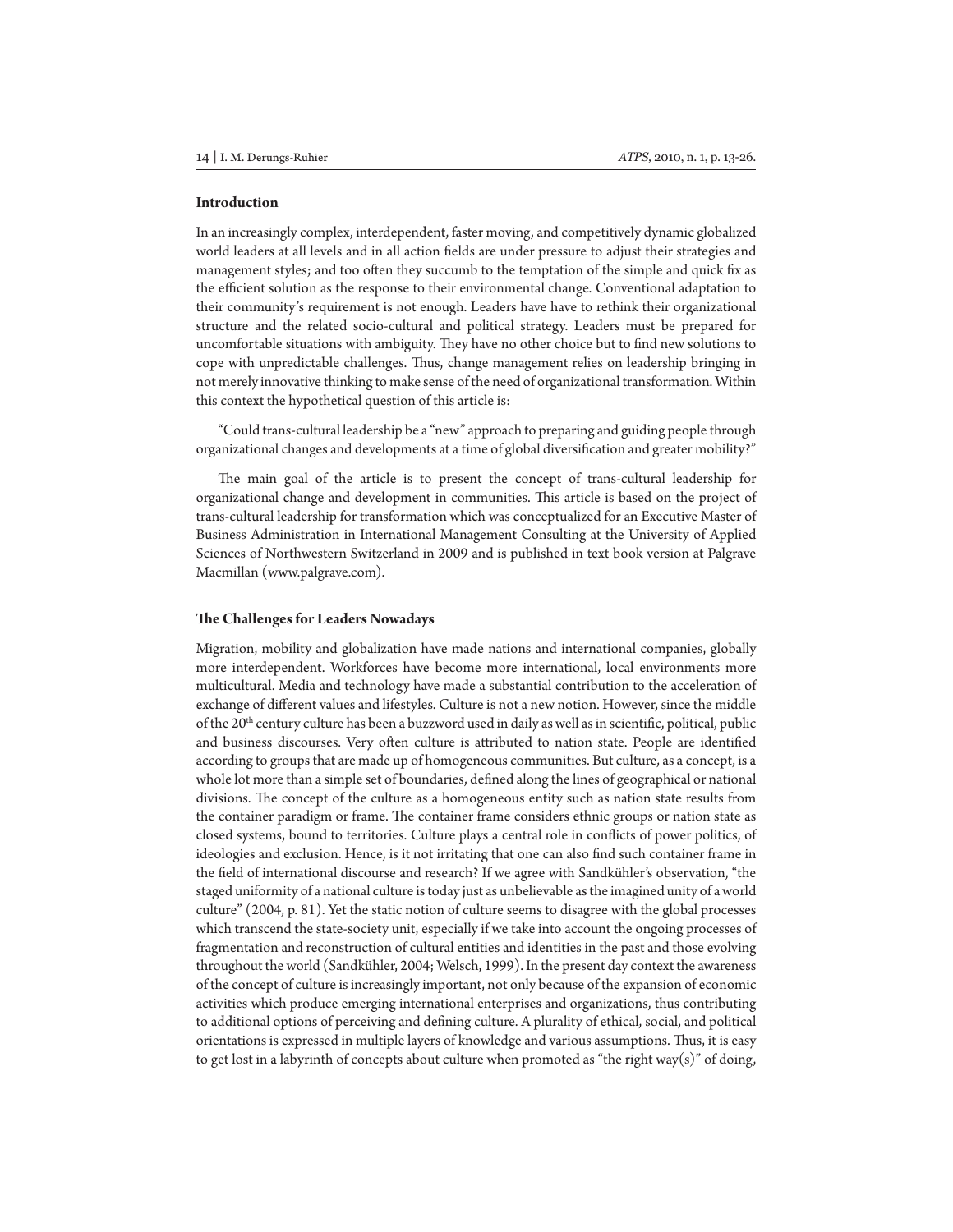being and believing. So leaders have to find a way to comprehend what culture is, what culture is made of, but also how to apply culture in their mission as leaders. Dealing with culture has thus become a significant consideration for leadership for following reasons:

- Rapid change and disorientation: Leaders have to know what to focus on, when it comes to providing orientation*.*
- Interdependence and various effects: Leaders have to consider the possible effects on the daily lives of their followers/subordinates by understanding and applying the concepts of interdependency in other words, the need for cooperation and cohesion.
- Different ways of life: Leaders are trained to create a sense of "shared knowledge" by making use of diversity as resources for self-improvement and by finding "innovative" solutions. They set up relationship-based communication to support a collective responsibility and to create emotions about a "shared home base" the community and environment. Emotions about shared responsibility are important in order to sustain the organization and to ensure the environment's survival.
- Competition and power: By being aware of the power issue and cultural values leaders develop a sensitivity which helps them to balance symmetric and asymmetric power relationships without losing sight of the double responsibilities between economics and ethics.

#### **Culture and Leadership**

Culture can most simply be defined as how we view and do things. Within our community we construct our own world. Thus, culture is a shared set of meanings and interpretations of a collective represented by a group, a community or by an organization. Culture is embedded invisibly in the deep structure, which is called the core or inner layer, and has fundamental impacts on perception and behavior patterns influencing the interactional dynamics of that community. The outer layers are visible. The inner layer consisted of basic assumptions influences the way we cope with daily life, solve problems and meet changes and challenges. Consequently, culture defines our perception of truth and shapes community's identity. In that sense, culture is a social construction based on shared experiences reflected and expressed in history and memory, and representing of the past in multipe ways. Language is the vehicle to construct and deconstruct the meanings of the experiences, and supports the process of attachment or detachment of the members in regard to their community's organization. Within this context, culture has several functions. First it is a system of orientation, second it defines identity, and third it supports internal integration and external adaptation. It is constructed by and refers to the process of defining meaning in which a collective is involved. The 'meaning-'or 'sense-making' process of how to adapt to and cope with the environment "derives from the human need to make our environment as sensible and orderly as we can… Disorder or senselessness makes us anxious, so we will work hard to reduce that anxiety by developing a more consistent and predictable view of how things are and how they should be" (Schein, 2004:15). People struggle to make sense of and cope with their worlds. By interaction among the group members culture is constantly enacted and created. On the one hand culture is the result of functionally effective decisions in the group's past experiences. On the other hand, in spite of its dynamic characteristics, it fulfills the function of providing stability, meaning, and predictability in the present. Within this context of stabilization and creation, leaders are perpetual 'sense makers', as they should relate their mission "directly to what organizations call strategy" (Schein, 2004, p. 91) and guide their followers towards an adaptive future to ensure the survival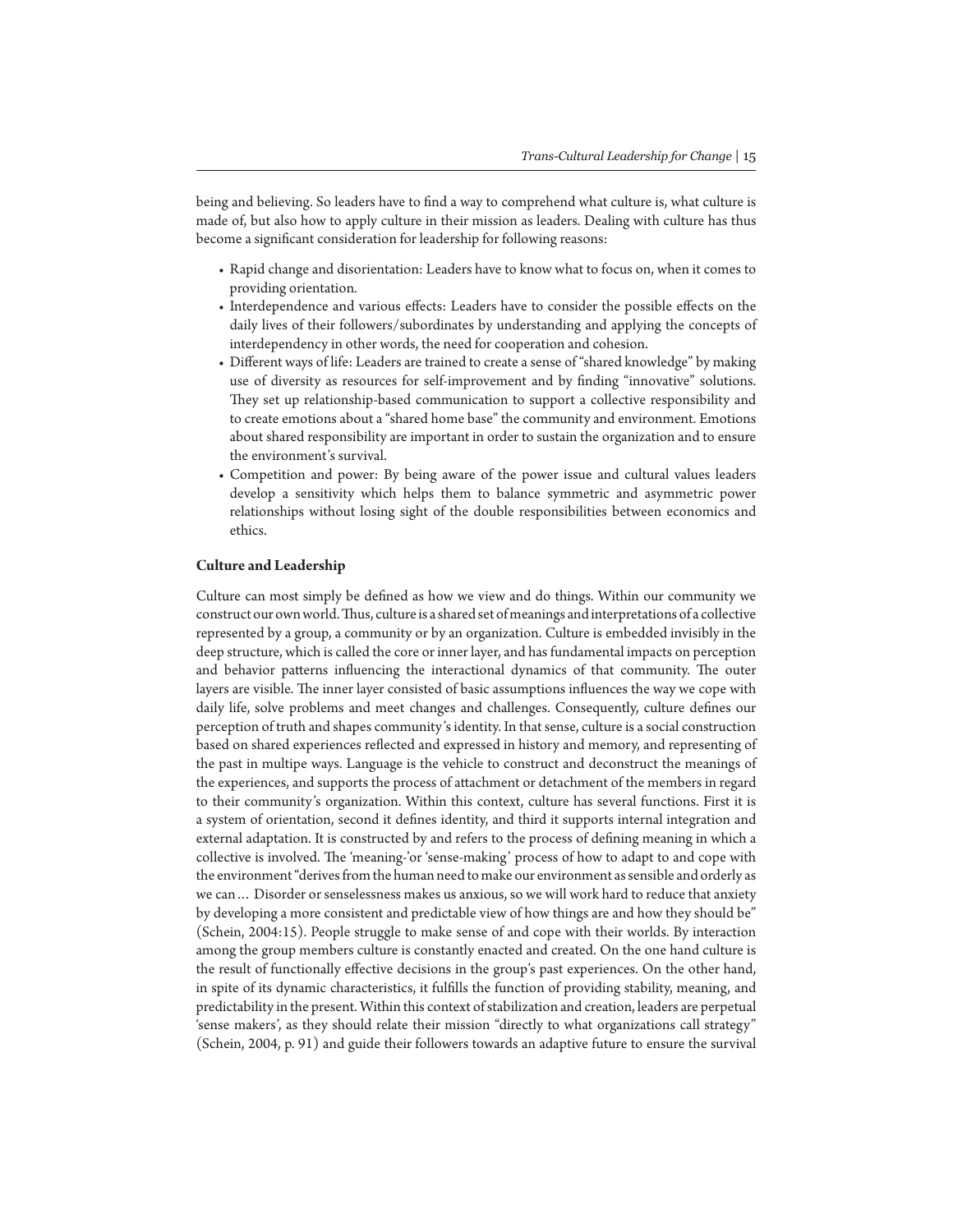and sustainability of their communities and organizations. Whether a culture is adaptive or not depends not on the culture alone, but on the relationship of the culture to the environment in which it exists. According to Schein (2004), if leaders cannot lead their groups or organizations to succeed in adapting to the changing environment, they will be considered to have failed as leaders. To change the culture within an organization towards adaptability, the leaders have to know how to demystify the existing culture and to unveil the dysfunctional aspects of it. In other words, they have to explore the deeper layer, the basic assumptions of a culture by becoming aware of them. To achieve this, they first have to develop a deep insight and cultural awareness, as "the best way to demystify the concept of culture is first of all to become aware of culture in our own experience, to perceive how something comes to be shared and taken for granted, and to observe this particularly in new groups that we enter and belong to" (Schein, 2004, p. 63).

Culture is essential for successful organizational development and change within a community. It may be a necessary condition for organizational success in terms of adaptability to survive (Schein, 2004). However, it is by no means the only condition. An important challenge for leaders and managers is, therefore, to find out what the most effective culture is for their community and organization, and whether it requires radical versus limited change, or change on which levels or in which layers. Hence, a complete paradigm shift may not be the most effective solution. In this regard, I suggest the goal should be not just survival but sustainable survival. And when change is necessary, leaders need not only the ability to induce change but also enough time to involve their followers in the incremental process of change. "Unlearning" the internalized old culture and creating motivation for change requires courage, self-confidence and self-insight as well as a lot of effort from the leaders. They are role models of leadership not merely in the way they lead and manage organizational change of their community, but also in the way they attain sustainable survival, in other words continuous improvement and transformation for their people. It will take them several years to accomplish and to alleviate the numerous uncertainties. Reducing anxiety, providing safety through a positive vision, positive learning climate and processes and through positive group dynamics needs not only management skills but also leadership which is flexible enough to allow for transformation incorporating positive cultural change. The organizational culture requires more than knowledge of rational and technical management; the focus has to be on the qualitative, symbolic aspects of organization and management. Leadership, representing corporate responsibility and integrity and creating a change-oriented culture as well as the urgency to learn and unlearn processes, has been considered increasingly important for success not only in specific action field or on the local level, but also generally when coping with the challenges of the future and how to ensure survival.

#### **The Concept of Trans-Culture**

Culture is neither a homogeneous nor a closed static unity such as container paradigm. The concept of "transculture" has been used since the last twenty-five years and assumes that cultures emerge and change through the dynamics and complexity caused by increasing mobility and globalization. It defines culture as an open dynamic system. As a social construct, it is a product as well as the production of the meaning-making process in which the collective defines what is best, normal, aesthetic, ethic, etc. The meaning of a context (culture) is dispersed through spaces and over time lapse and undergoes changes invisibly. It gets transformed from one context into the other. However, when we talk about culture, it seems to be static. For example, the definition of "best" and "right" is in reference to a certain cultural system, generally to the dominant culture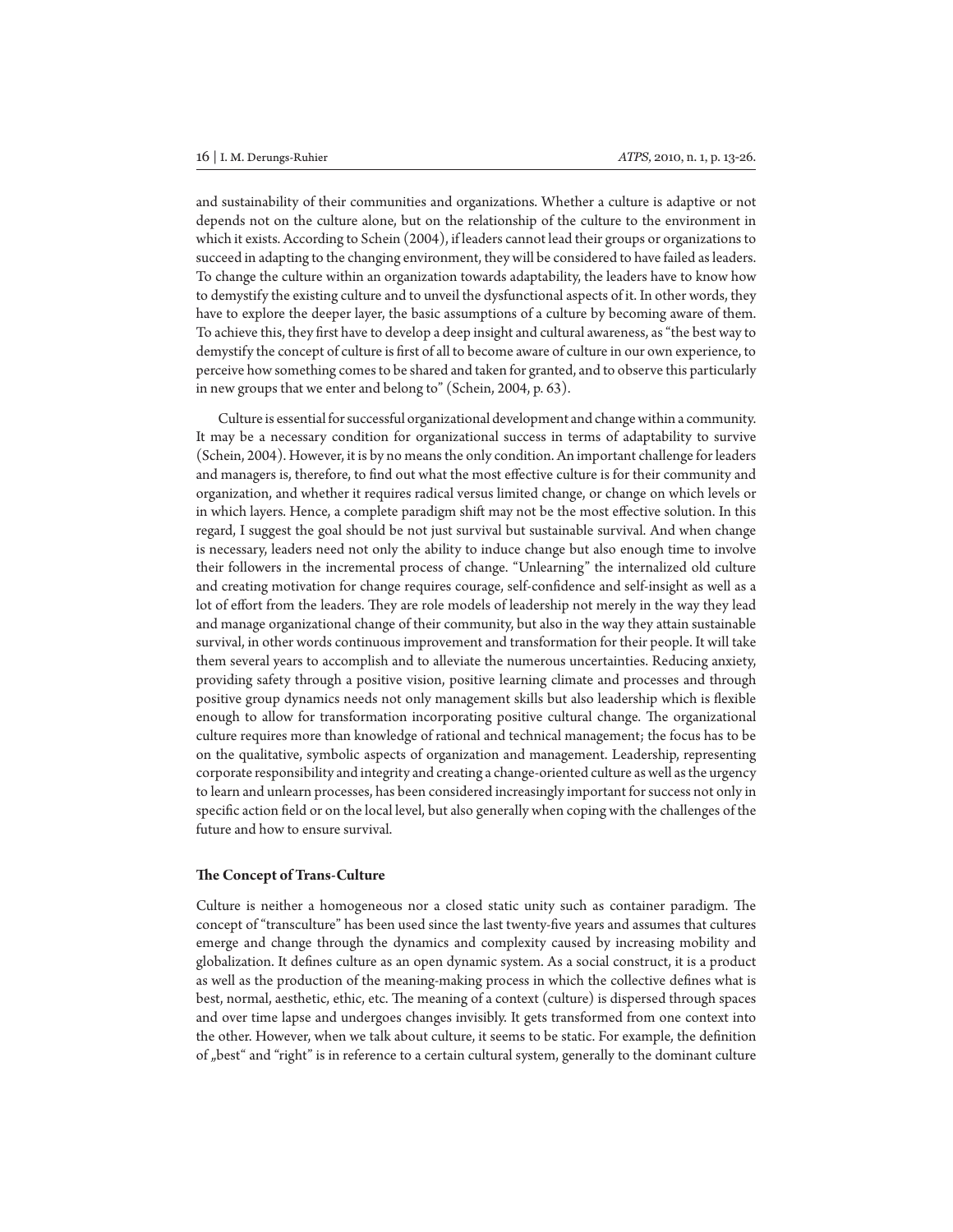defining the current reference standards. Consequently, leaders have to be aware of their takenfor-granted basic assumptions, especially, when they are from the dominant culture. Belonging to the top of a society, of a nation, or of an organization implies the membership of a reference culture. Managing diversity often leaves out the aspect of asymmetric power issue, which defines what culture is dominant, and what is marginalized. Leaders with multicultural experiences are not always aware of asymmmetric power issues in the discourse of culture. Surely, leaders should make the experiences of being confronted with different, opposite or irritating situations and cultural systems. The confrontation with other systems may help to make the leaders aware of their possible current cultural blind spot, but furthermore awaken them from their dominant taken-forgranted culture. This awareness requires high critical introspection, and the ability to overcome the internalized dominant orientation. Knowing that one might have the preference of authoritarian leadership style, one should be sensitive that an authoritarian leadership style does not always meet the people's need one will work with. Much depends on the people's past experiences and thus on the environment's expectations, in which one interacts as a leader. Some environment might be used to the authoritarian leadership style; however, based on their past experience, they are mistrustful against authoritarian systems. Hence, it is a paradox, to use authoritarian style by not being authoritarian. On the other hand, for certain environment and in certain organization the participative or democratic leadership style might be well accepted. Here also, leaders have to be aware that their leadership style has to be modified relating to the environmental change. Consequently, leaders' behaviors have to get transformed, and not just be adapted according to the environmental experiences.

The concept of "trans-culture" that I introduce here emphasizes "trans-" in reference to transformation. "Trans-culture" is the passive and active aspects of dispersion and diffusion of culture. It goes beyond cultural borders, without becoming homogenizing on the global level, but still integrates diversity in the sense of recognition of differentiation. In this way trans-culture differs from the concept of the container paradigm defining culture as a closed system. Transcultural strategies and solutions are therefore not just simply the adaptation to the environment of diversity, but by being "trans" the process of sharing and shaping the meaning of the environment is created actively so that a "new" culture can evolve. The concept of "trans-culture" requires and enforces the linking of many cultural "pieces" and perspectives to make an integrated web of meanings. This process involves different peoples in the creation of a "new" or "innovative" culture. The holistic approach includes besides the cognitive dimensions, the affective, and the behavioral aspects of creativity. The creation of the common meanings requires from the leaders high sensitivity of the many basic assumptions, and the implicated symmetric and asymmetric power relation in order to handle the process of the synthesis of a common vision based on common attachment. A common language and communication, thus a common understanding must therefore be developed. Trans-cultural action is not focused on the cultural particularities. The quality of team spirit depends on the quality of the relationship between the leader and the subordinates as well as between the subordinates among themselves. Develop solid relationship is challenging, but necessary to enhance trust and a flexible learning environment, which finally encourages stakeholders of different backgrounds in commitment to more social responsibility. As explained above, trans-culture is not fix to a particular culture. To develop trans-cultural spirit for goal achievement, the process is not different from any team building process. The following model applied by Raynolds et al. (2007) in leadership as outward bound way is my suggestion of how to lead people of different background toward a transformation for trans-culture. In the core we have managing self, and the process starts with: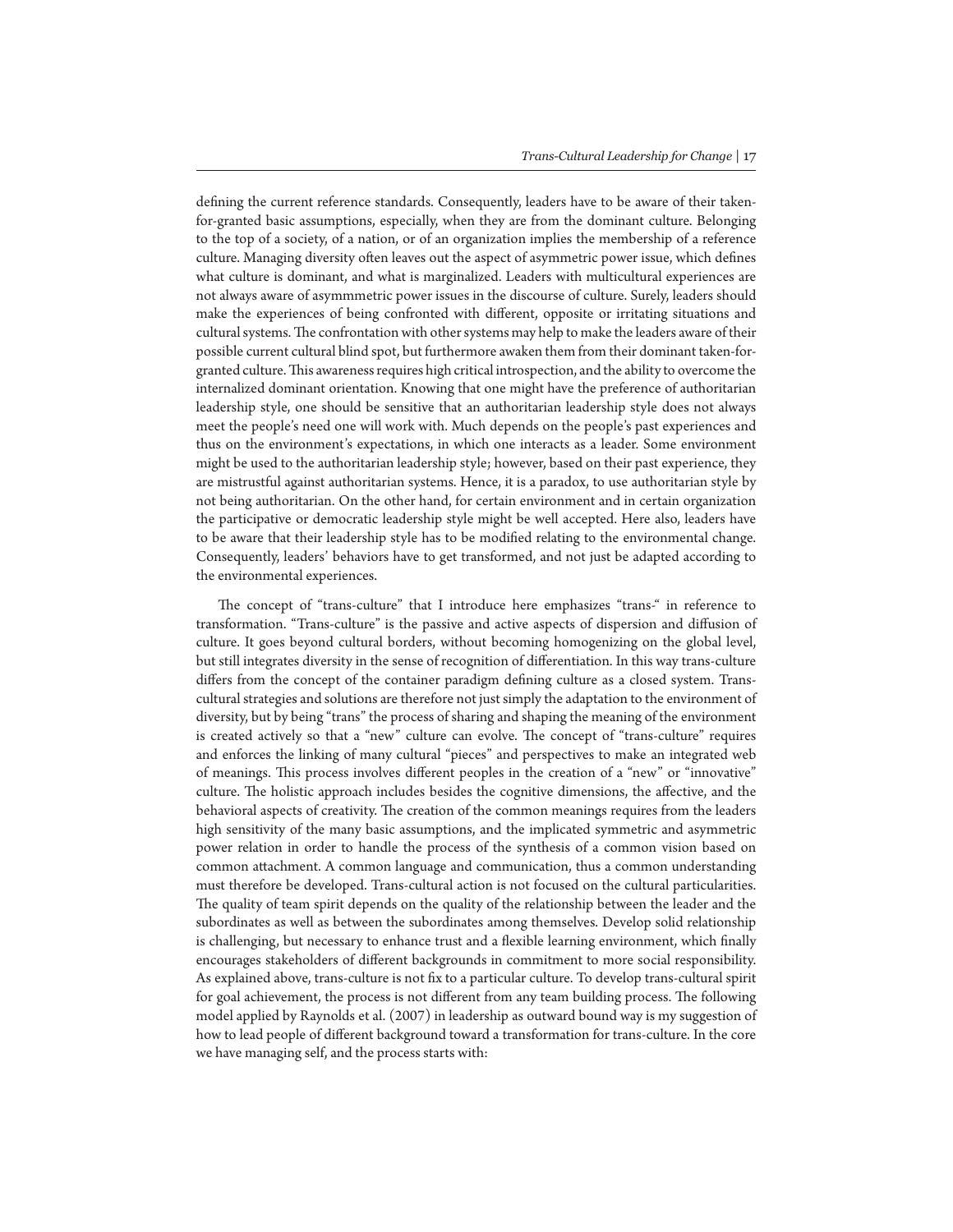- *• Setting direction:* "Every organization needs to have its mission, vision, and values established, and everyone looks to the company leaders to either deliver that vision, and values established, and everyone looks to the company leaders to either deliver that vision or facilitate the process of generating it collectively…"
- *• Gaining commitment:* "Leaders don't make people do what the leader wants; they make people want to do what the leader wants, and feel valued for doing it. When people talk about what energizes them about a good company, they generally rave about the company's people and, more specifically, about the values of the people. There has to be a fit between the values of the organization and the individual. That fit is easier to accomplish if the values are clear and the company's actions match the company's words."
- *• Delivering results:* "Set incremental goals and meet them. Deliver measurable results. What you measure is what people will put the most effort into, so make sure you're measuring the right things. Vision is necessary, but it's also important to set a plan and manage it. Make sure there's follow-through on commitments, and check in on results. Focus on results, provide feedback, and monitor progress."
- *• Building relationships:* "Investing your time and developing an awareness of yourself and others builds relationships and can have tremendous payoff in the form of committed employees, suppliers, and customers. People like to do business with people they trust and will even pay more for a service or product knowing that you are there to take care of them when needed. Build consensus, collaborate effectively, and provide support."
- *• Establishing credibility:* "Having a strong moral compass, following through, and being good at what you do – not jut being the expert – are all part of establishing credibility.  $\lfloor \dots \rfloor$  Don't forget that you can also establish credibility if you are quick to acknowledge when you don't have the answer. Bringing in other expertise to assist you isn't an admission of incompetence, [...] Gain respect, think innovatively, and develop trust."
- *• Encouraging growth:* "Are you taking interest in developing your people? […] Empower others, support learning, and demonstrate appreciation."
- *• Managing self:* "Knowing and sharing your own strengths and weaknesses is a precept to leading others. A leader can create a supportive environment by modeling the need for support as well as a self-reliant approach to getting support in a timely and appropriate manner. […] Be persistent and reliable." (Raynolds et al., 2007:233–234)

These steps are necessary to enhance social cohesion and trans-cultural spirit. The collective commitment detaches individuals from their personal point of view and facilitates the process of finding trans-cultural responses in collective agreement. Recognizing the importance of diversity and interdependencies as a resource for finding new solutions for change within and outside themselves, trans-cultural process becomes transformational for the person involved and for the group or community. In this way, the concept of trans-culture differs from the concept of global homogenizing. Trans-Cultural Leadership

I would like to recall why trans-cultural leadership is considered as the new approach of leadership to preparing and guiding people and organizations to and through the challenges in a time of rapid change and disorientation, of interdependence with different effects and consequences due to increasing competition and power asymmetries. The term "trans-culture" takes the effects and consequences of globalization into account. Furthermore, my concept of trans-cultural leadership is associated with the theory of transformational leadership and of pathgoal or situational leadership with focused accentuation on learning ability and cultural awareness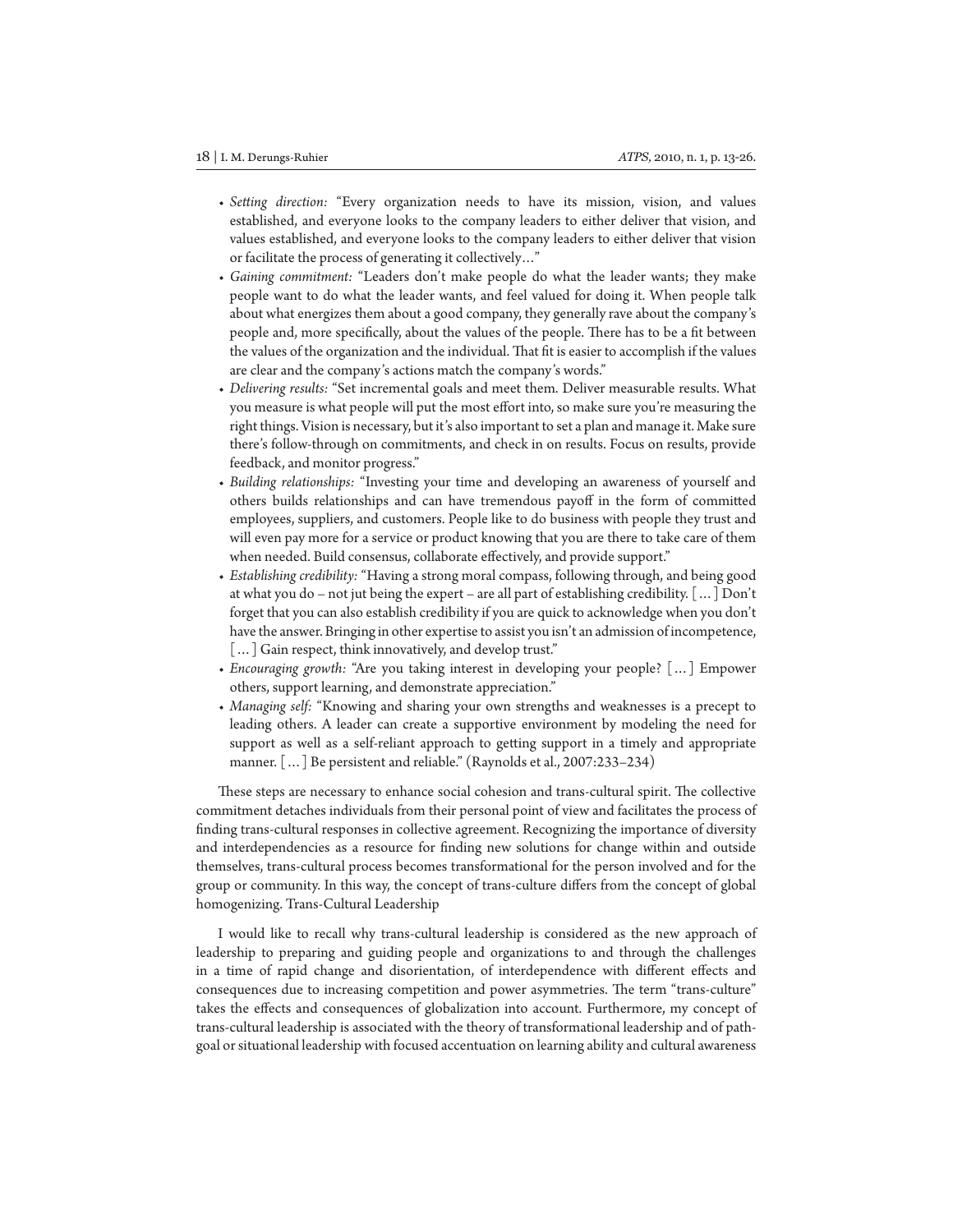(compare, Derungs-Ruhier, 2010). Notions used to qualify traits and beneficial behaviors need explanation or further description. Saying, for example, that leaders from the United States prefer participative leadership style would oversimplify and leave out the contextual dimension that participative leadership style could have many variations depending on the setting, time, goal and the persons involved. In sum, one has to be specific with the application of notions in different situations. Directive implies meanings such as giving clear direction and still involving diversity as a resource for new ideas and solutions. Directive leadership style enables followers to collaborate and cooperate, and due to promoting direction and structure it provides at the same time security. However, involving diversity or applying participative aspect of leadership does not say about the way of participation nor about the decision making process. Respecting diversity does not necessarily lead to reflection about taken-for-granted cultural construction of reality or of "truth" nor about power asymmetries, thus about the instrumentalization or about the sense of meaning-creation with "cultural transformation". For instance, to create common meaning, one shares experiences first. By observing, asking, telling, "selling" and sharing stories, discussing and working together in small tasks, the seed of sharing is created and thus the foundation of trust of soliciting opinions among each other. Here, I would like to summarize the general four components of trans-cultural leadership: 1) Having the profound knowledge (of situation and context) how culture and leadership are interrelated to each other, and how cultures shape organization, the world view and problem-defining and problem-solving habit, trans-cultural leaders gain the ability to step outside of their system to get awaken and increase awareness. 2) Being a model of going beyond one's anxieties and potential they can lead others through learning processes of cognitive, affective and behavioral dimensions to help others to become themselves leaders for trans-cultural transformation. 3) Taking leadership means using and gaining power and defining the culture of survival, thus trans-cultural leaders reflect their influences of their power with, for and over others during the unending journey while leading others toward transformation at the individual, team, and organizational/community levels. 4) In order to make vision come true, leaders need competences and skills to apply different strategies and approaches that encompass transformation in order to impact oneself as leader, but also others as followers, and the environment at large. The concept of trans-cultural leadership integrates various theories and concepts in progress. Trans-cultural leaders are primarily transformational learners of trans-cultural leadership. They are balancing the five Ps on their way of transformation and continual acquisition of competencies differentiated in five ongoing development phases, where the beginning is also the ending (see, figure below). The five Ps are: Person, power, practices, purposes and perspectives.

Phase 1 – Person: Trans-cultural leaders have high cultural awareness and a profound self-reflective insight allowing them to analyze the context and the environment where they are acting. They are sensitive to power asynmetries and resistance. Their profound knowledge and systems thinking enable them to become active sense and meaning creators. In other words they give the direction of the discursive formation of transformation.

Cultural awareness does not merely embrace the personal reflective insight of the self. It includes also the systemic analytical view of power relations, the hidden hegemony, the difficulty of locating dynamic power asymmetries, and the resulting ethical dilemma. Leaders understand how a system (for example, culture) is composed and decomposed, how different elements are interdependent and interrelated to each other, how challenging it is to distinct causes from consequences. As described in previous chapter, one incidence has different effects on other elements and on the whole, which makes a situation difficult and complex. Above sensing the complexity of a system or of a situation knowing one own abilities and limits makes the leaders aware of the many possibilities of outcomes of one action. Their insight sharpens their vision and foresight. The high self-reflective insight and self-awareness give them inner resilience and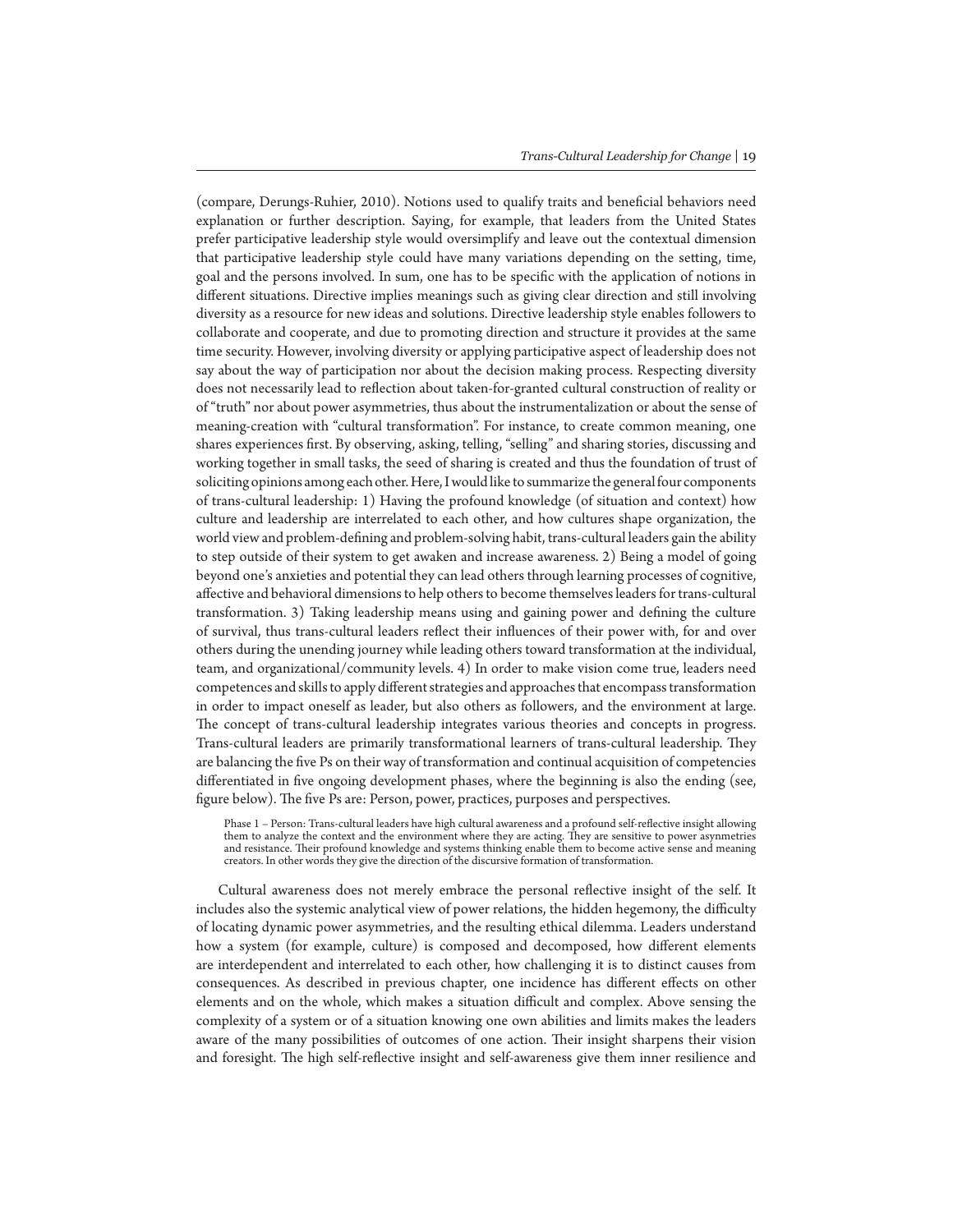security to accept that they can lose control over the complexity, and that they have to live with the unknown and unpredictable incidences without losing sight of the shores where they are sailing to. Moreover, by knowing where they come from, they can define where they don't want to go, and where they want to be in the future. Only by giving themselves meaning and direction, they are able to lead other in finding their meaning and direction. The ability of self-insight is the basics for conscious competence and the development of "conscientization".



@ Isabelle M. Derungs-Ruhder, 2009

*Figure 1: Trans-cultural Leadership for Transformation*

*Phase 2 - Perspectives:* Achieving deep self-insight, leaders recognize that it is not merely a question of courage nor of overcoming anxieties, but more a question of social responsibility for a meaningful life quality. In this sense they open up their minds to go through the experiences of "unlearning", while being a sensitive interactor with different realities and interest groups. This experience permits them to develop new competences and abilities to provide their followers and communities new perspectives in the search for sustainable survival.

Understanding people why they behave as they do, their learning abilities and disabilities should not remain on the cognitive level. An organization in transition is always in a delicate situation: uncertainty and anxiety let people cling to their old internalized patterns. Behaviors can only change when there are some motivations and hopes. An organization is basically a web of relationships. In transition leaders take care of the web of relationships that does not fall apart due to disorientation, disagreement, and thus conflict. Considering the maintenance of the web, leaders enhance at the same time continuous weaving of a new design, by providing feelings of attachment and bonding among the followers. Based on their experiences of going through transformation, leaders know what are relevant in these situations, and are somehow prepared: they give hopes and meanings in achievable steps. Being transformational is more than just being flexible or acting adaptively to the new or changing situations. Being transformational includes the awareness of the need of change and the willingness to leave behind patterns that are dysfunctional or prevent from growing and improving. The chance of change is the turning point of survival. This process is painful for everybody involved. Leaders convey feelings of safety by admitting that being not in full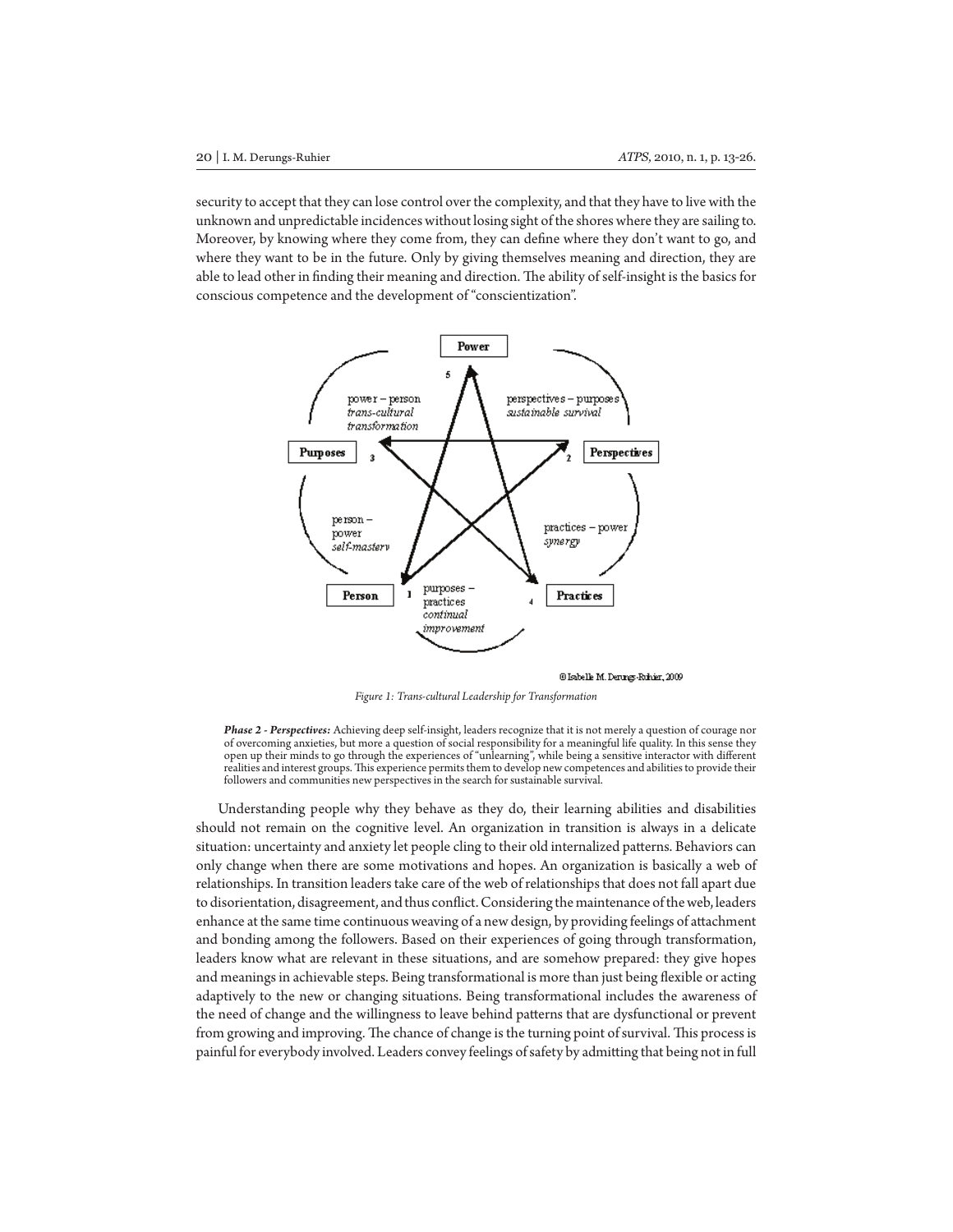control is not a sign of weakness nor of failure but of inner safety to be able to take on an unending challenging journey as long as people do not lose trust, confidence and faith. Not knowing the answer in advance they accept trial-and-error as a challenge of the process of growth. This ability is the quality of resilience. Being consistent in their self-confidence, leaders can therefore be supportive of the learning efforts of others in the process of unlearning, while ensuring them hope on different perspectives. Unlearning is frustrating, when the reason or motivation is not related to the realization of visible vision. Giving clear, consistent and intense meaning and direction in the turbulent process of unlearning is essential. Accordingly, trans-cultural leaders give among possible orientations still one core vision and one core orientation that come from the deepest need and persuasion.

*Phase 3 - Purpose:* The sensitivity of mental and emotional strength to manage one's own transformational process prepares themselves with skills and abilities to involve, motivate and support others, individuals, groups, organizations and communities in the process of "unlearning and learning" to join and balance the pain and risks of the challenges of change. In other words, the purpose is to break frames in order to go beyond boundaries, while still being rooted and attached. So the learning outcome is not the product or service, which the organization or the community is committed to producing, but the learning outcome is continual improvement of life quality. The way is the goal, within this context leaders are modeling the way..

According to Schein (2004), "leadership requires not only insight into the dynamics of the culture but also the motivation and skill to intervene in one's own cultural process. To change any elements of the culture, leaders must be willing to unfreeze their own organization. Unfreezing requires disconfirmation, a process that is inevitably painful for many." (p. 415). Going beyond self-interest leaders show high commitment and dedication to the group and organization. By doing so, they are modeling the way of facing the risk as a chance to move on, to grow and to develop in a future that they still have to shape. Not only having high self-confidence, but also developing a strategy of stabilization they can transmit to their members the feelings of certainty in situations of uncertainty. According to Schein (2004) and from chapter 4.3, when the anxiety of unlearning is less than the anxiety of survival the motivation for change is aroused. Under these circumstances the risk seems less threatening, as the focus in discontinuous change is less on discontinuous, but more on change. Using metaphor we may start with Saint-Exupéry's famous advice of selling vision: "If you want to build a ship, don't drum up the men to gather wood, divide the work and give orders. Instead, teach them to yearn for the vast and endless sea". People have to change their perspective to perceive risk as a chance. John Shedd said "a ship in harbor is safe – but that is not what ships are built for." When taking the risk to go to sea makes sense, we need a ship, and above all a courageous captain knowing the direction even in tempests. Leaders have always been constantly weighing the risks associated with any particular course of action. The difference is that in time of high volatility and mobility the course of actions is getting more shortterm. Still Raynolds et al. (2007) suggested, "Sometimes taking a risk is less about assessing the objective hazards of the risk and more about simply being willing to fail. (…) If you find that you're rationalizing a lot with yourself and coming up with many, many reasons why you shouldn't take a particular risk, ask yourself whether you're simply trying to avoid missing a shot. And if this is the only real risk, you might instead put your energy into gathering up your courage to take the shot." (p. 101) Taking risk is accepting the chance of evolution, and trans-cultural leaders are "masters" of overcoming differences, ambiguities, uncertainties, anxieties and risks. Without the ability of confrontation self and others with challenges, there is no perception and acceptance of turning point. Moreover, in tempest of change leaders need skills to plan, divert, and implement resources of their team to interlock energies and processes in order to focus on common goal's achievement for the success. They design vision and purpose, assure conversion and progression, promote maintenance and cohesion, and enhance joint efforts of trust in pursuing journey.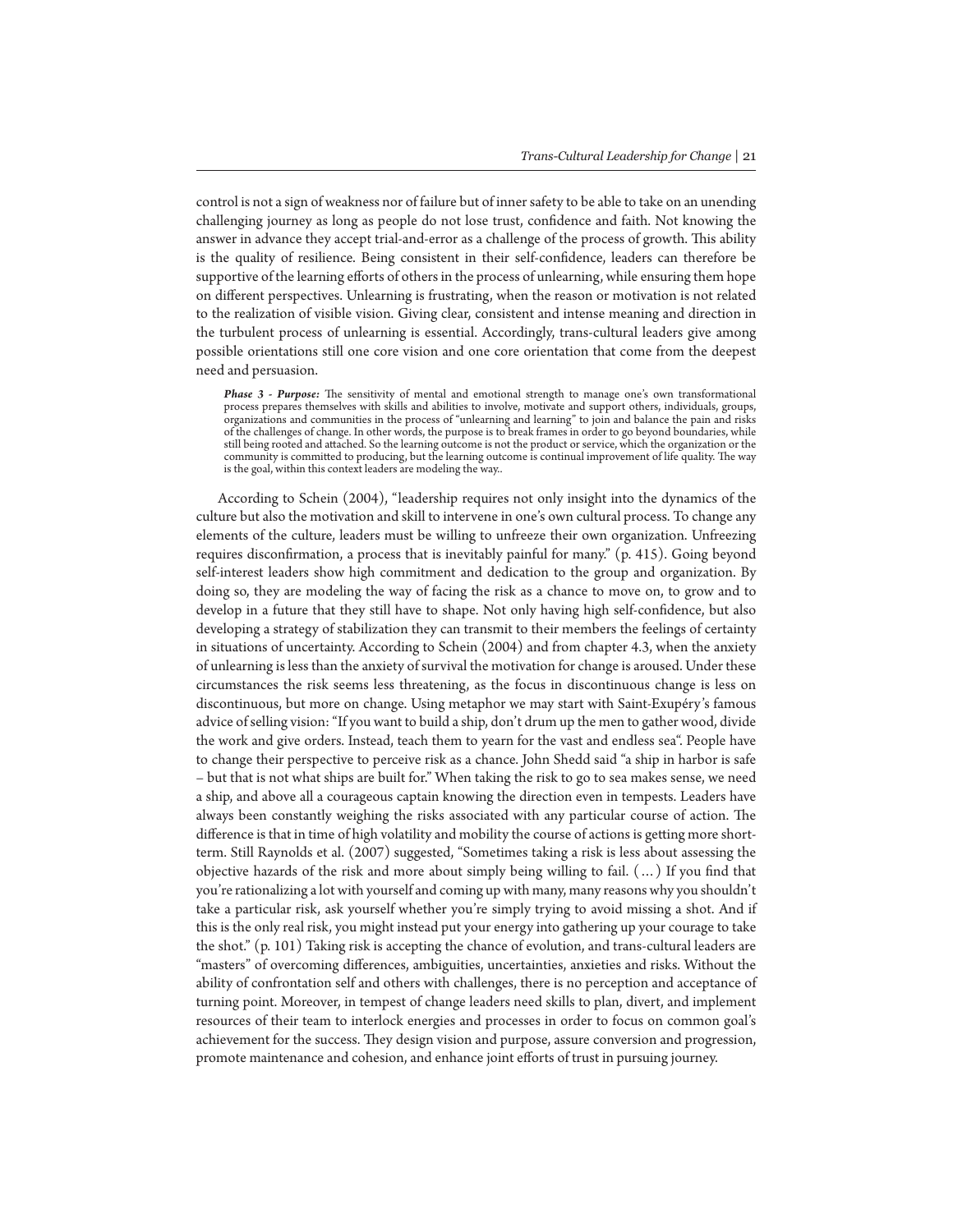*Phase 4 - Practices:* Having the focus on vision and goal's achievement, leaders know how to overcome resistance. They create a supportive environment through synergizing and binding those people and stakeholders who are embracing transformation into collective practices of trans-cultural change. The application of practices requires the ability of leading, managing and balancing internal and external learning processes between and among the members as well as between the organization's members and the environment to enhance reciprocal change. Enabling others for the common goal is synergizing and empowering.

Leaders understand the principle of interdependence and the influence of power and ethics on the process of development and change. Thus, they embody an inclusive culture showing respect for different cultural identities and the needs of those who have been marginalized by then. They support processes creating organizational structures and practices that promote the power with and for. Power sharing is empowering, when synergizing different forces for unifying sense giving and meaning making. Identifying the sources of tensions, conflicts and resistance, they pay attention to ways how they can embrace contradictions and anticipate unhealthy forms of competition and distrust. Establishing an environment of cooperation and collaboration leverages diversity for the common good, which lays the foundation of collective consciousness of practices. Above all, leaders in an environment of complexity of economics, political and social interests, have to know how to balance different power's effects and consequences. Finance and marketing strategies, production efficiency and services cannot be detached from human resources, communication, culture, and learning ability of the organization. Leaders are able to bridge not only the gap between the diversity of the people, the different interest groups within and outside of the organization, but also between the gap between dominant culture and subcultures, or between the ethnocentric and the geocentric orientations, the gap between hard and soft factors. Trans-cultural leaders are good synthesists and interactionists between the different expectations. Feedback loops must be appropriate to revise priorities, correct the strategies and directions, at the same time they can serve to ensure routines as well as trust.

*Phase 5 - Power:* Trans-cultural transformation is stepping out of the current discursive frame and evolves from new discursive formation synergizing new perspectives and prospectives in order to create trans-cultural leadership. A learning culture for change and development needs common orientation and vision. This requires the ability to go beyond the context-sensitivity and multiple perspectives, while initiating and creating shared meanings and experiences for the same mission and direction.

Leaders outweigh resistance against change with motivation for "survival" by creating a learning organization and cultural values perceiving challenges as chances of continuous improvement. Communication is the means of keeping followers and communities aligned with the values and goals of an organization. Leaders create a positive environment where people can contribute to the collective success and where they experience their value, together with concomitant benefits. Through sharing positive experiences they support each other and enhance acceptance of diversity as resources for common solution and for one common survival's goal. Trust and common spirit give the needed stabilization. By sharing successes, leaders facilitate the feelings of ownership of goal's achievement and empower members to act for common improvement. A culture based on collaboration, shared continuous learning, and developing solidarity comforts people with feelings of safety and trust throughout difficult times. In sum, trans-cultural leadership goes beyond the ability of adapting behavior to the existing cultural context. Trans-cultural leadership is interventional in the sense that it is characterized by open-endedness and high performance of transformation. In small steps trans-cultural leaders lead their organization and members through ambiguities and uncertainties by adjusting safety, and means of giving meaning and drawing attention to perceive little wins as sense-providing. In time of crisis, of multiple options of values and orientations, trans-cultural leaders must show full presence to be able to give orientation and anchor. Trans-cultural leadership begins with personality and self management, which is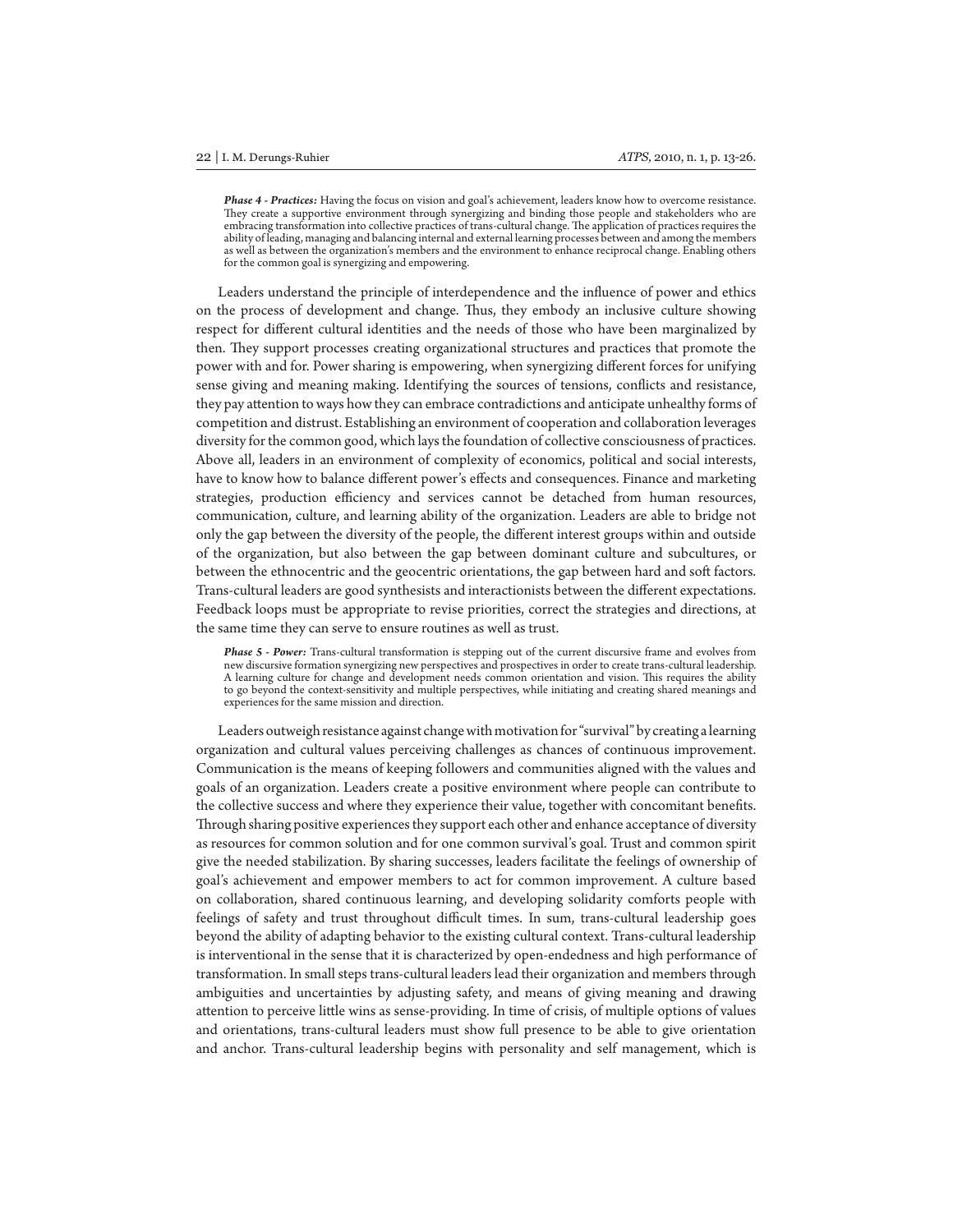the precondition for situational awareness and management of sensitive circumstances such as conflict and transition.

Assuming that leaders are subjected to economic neo-liberalism and political power play, we would draw the conclusion they play passive roles. In the light of this assumption many international companies develop their international strategies and provide programs and arrangements for international managers in order to teach them how to adapt to the cultural frameworks of the places they are sent to in order to ensure the economic survival on the countries in which they build their trade systems.

#### **Summary**

Trans-cultural leadership is suggested as the new leadership concept, which uses different aspects of transformational leadership and the redefinition of the concept of trans-culture. Transformational leadership provides vision for the future in turbulent times, when people are desperate for hopeful destination. Transformational leaders are able to attract people for a common vision and to create a mission statement from a vision. They can get people signed on to the mission. They can plan management process and frame the problem in order to generate and to mobilize commitment for change. The concept of trans-culture goes beyond the flexible adaptation to different cultural standards and systems. Trans-cultural leadership is transformational and acts in the "out-of-awareness" of the current existing and validated culture. Trans-cultural leaders are able to deconstruct their own cultural pattern; and in interactive processes and communication with others they reconstruct and reorganize a new cultural structure. They take the pain of unlearning dysfunctional old pattern and the risk of the confrontation with cultural uncertainty to make the cultural paradigm shift in their organization reality. Trans-cultural leaders are not just the soft leaders of sense making. They know how to face resistance by engaging the people in disengaging from the past for a "rebirth" with the perspective of new beginnings. Being soft in the sense of endurance, patience, of strong self-confidence they creatively break open taken-for-granted assumptions. They mobilize others to trans-cultural commitment in the reweaving of a new web of meaning which goes into the "heart"; because the new vision pays contribution for substantial ethical and aesthetical survival. In short, we can conclude the following assumptions:

• Leaders are bearers of a cultural system affecting the way of life of an organization and a community. Culture is more than just nationally or locally defined characteristics. Culture is produced in - and producing dynamic processes in the search for meaning. When leaders are part of the culture and the other side of the coin, leaders are not only in the process of meaning making, but they are leading the meaning-making process. Consequently, leaders are not just a product of the culture they come from. Nor are they simply passive learners of how to adapt to global and local needs. Far more leaders are active producers of processes, which search for meaning inside and outside of their organization and community. As leaders of their community they have a strong impact on the implementation of visions and strategies on the community and interpersonal relationships, on decisionmaking - and communication processes. This goes far beyond governing organizational structures, natural and human resource practices, or cultural and ethical development. As bearers of responsibilities towards their organizations and communities, as well as towards the environment at large they are interacting with, they strive for an active search to find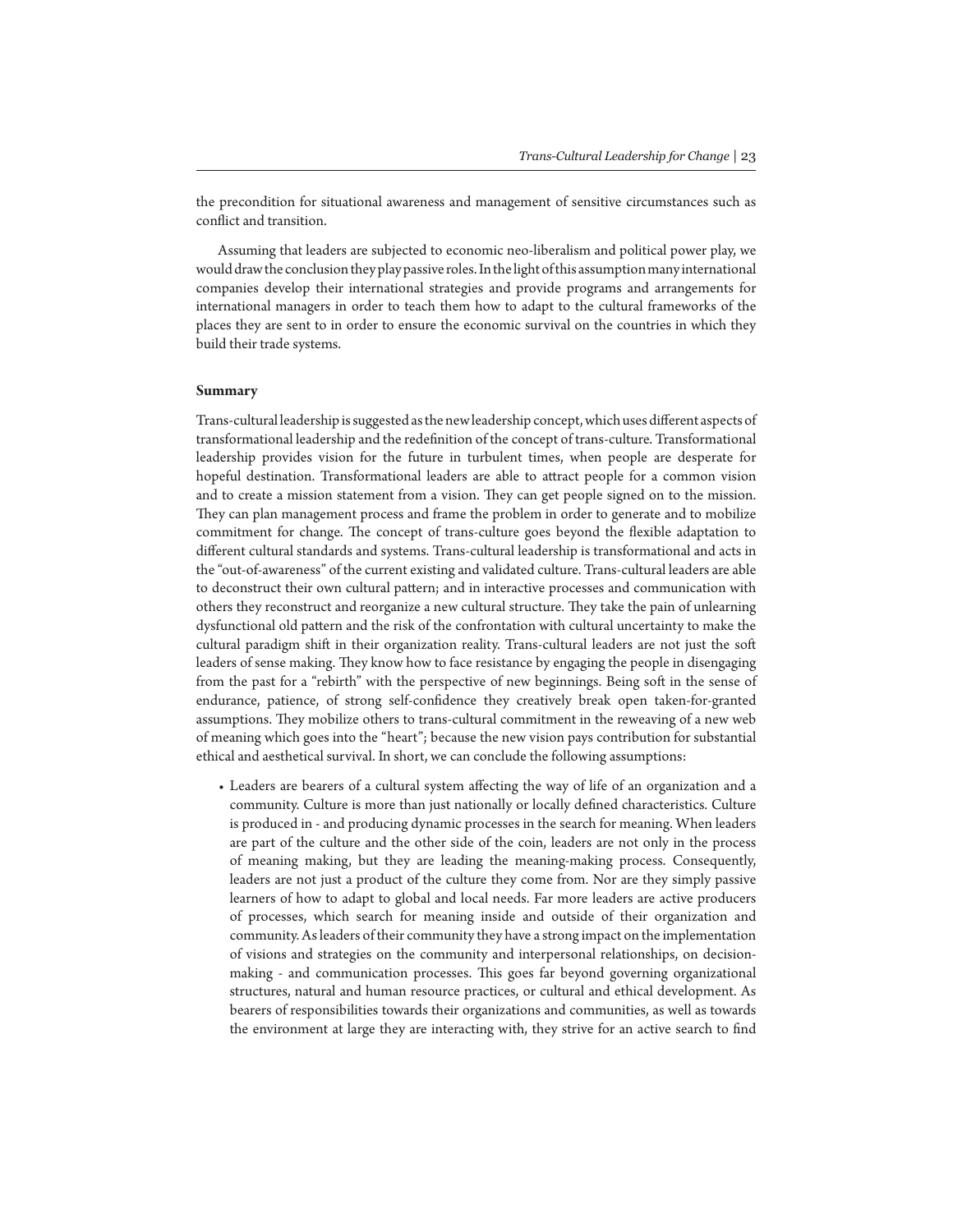meaning in a style of leadership that balances economics and ethics, that actively shapes sensitive processes and creates a sustainable, organizational culture.

- By sustainable organizational culture I mean the development and the cultivation of learning to provide viable responses to challenges and changes, which finally make a meaningful contribution to the environment as a whole.
- However, as a trans-cultural leaders they are in a continual improvement process. It means while they are leading others as role models, they are learning and improving at the same time. Self-mastery is an ongoing process as transformation is an neverending journey.